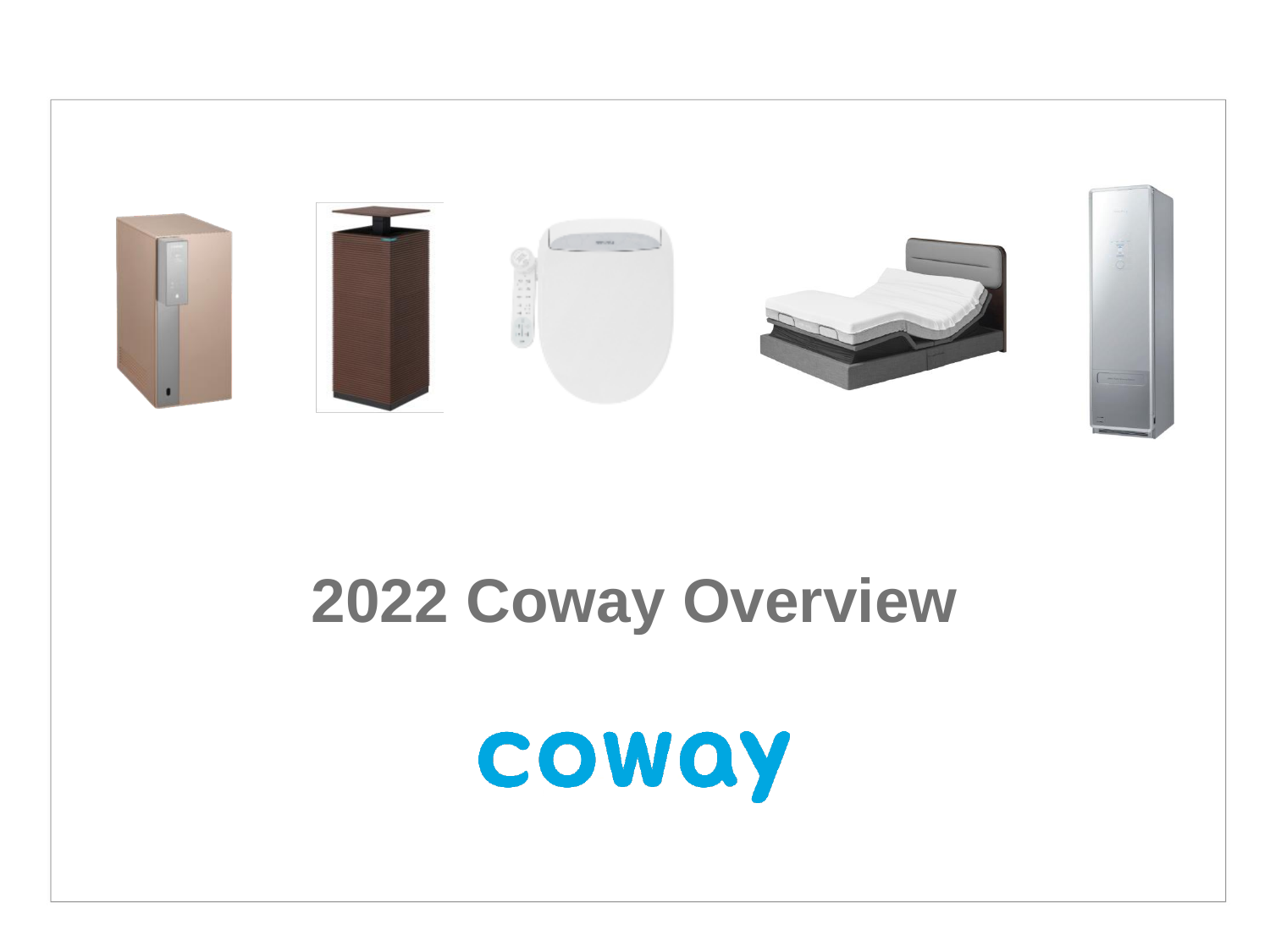# **Disclaimer**

This presentation contains historical information of the company which should not be regarded as an indication of the future performance or results. This presentation also contains forward-looking statements that are, by the nature, subject to significant risks and uncertainties. These forward-looking statements reflect our current views with respect to future events and are not a guarantee of future performance or results. Actual results may differ materially from information contained in the forward-looking statements as a results of a number of factors beyond our control.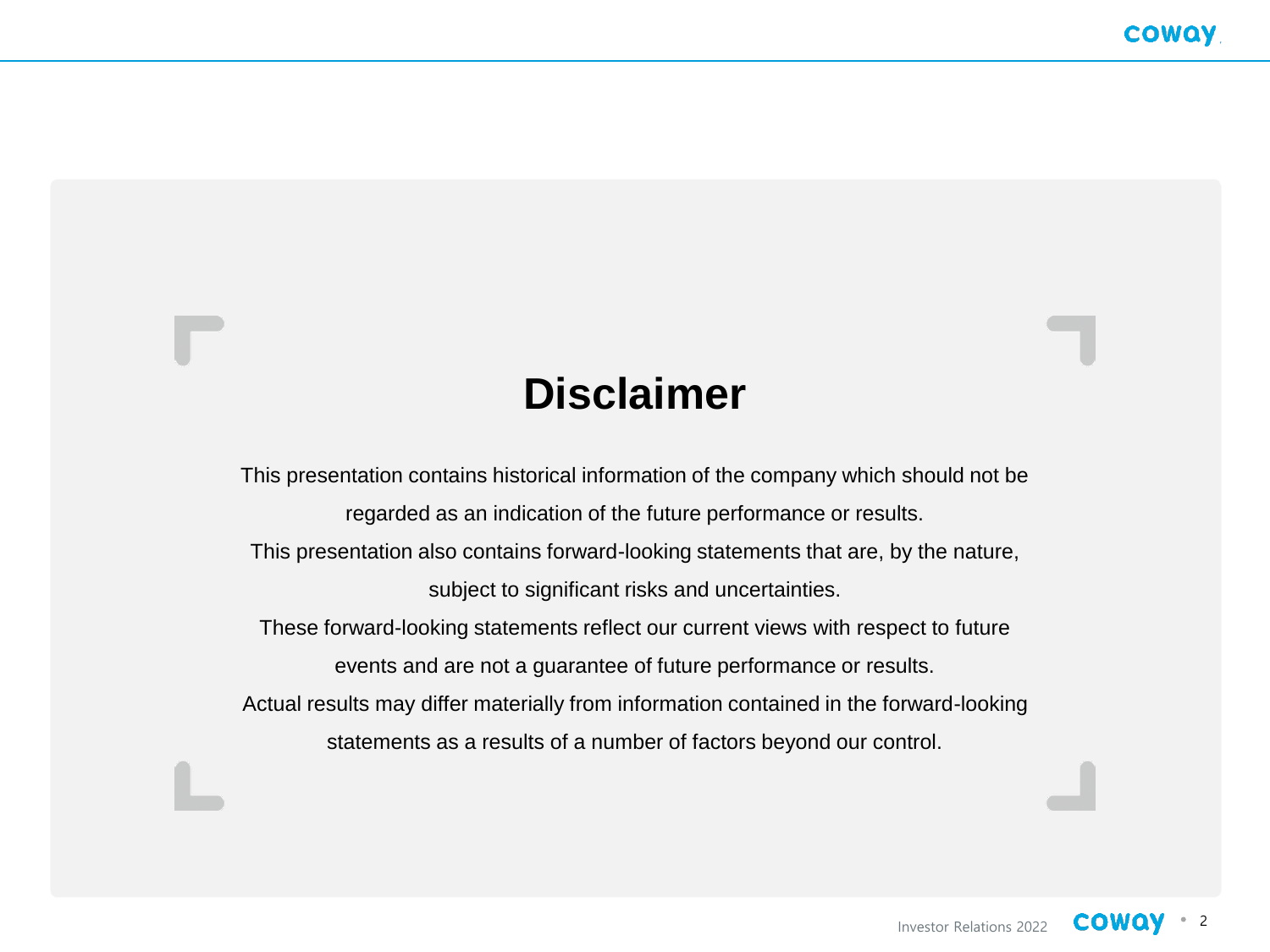### **Contents**

**Company Overview Business Overview Financial Report Appendix**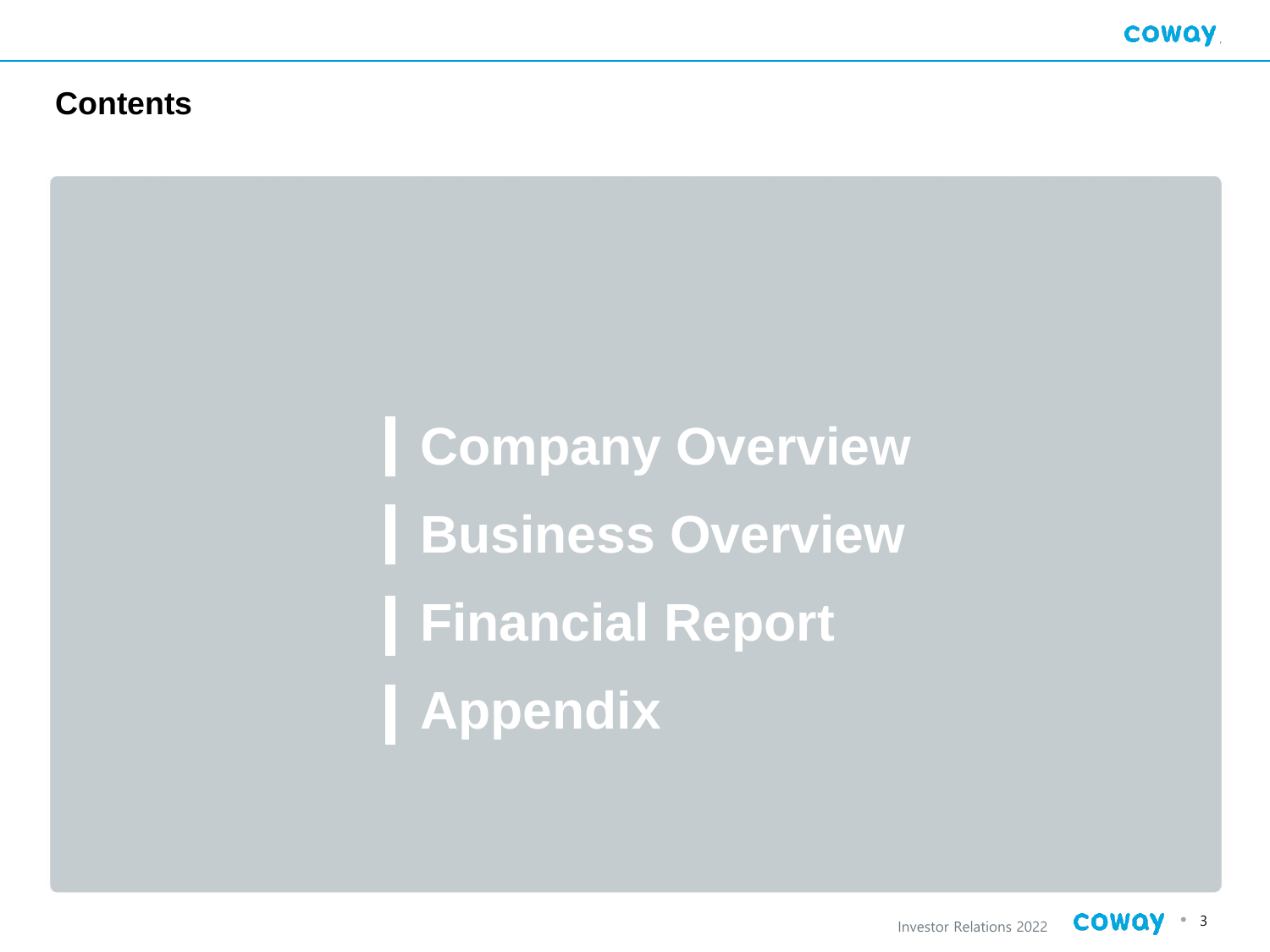# **Company Overview**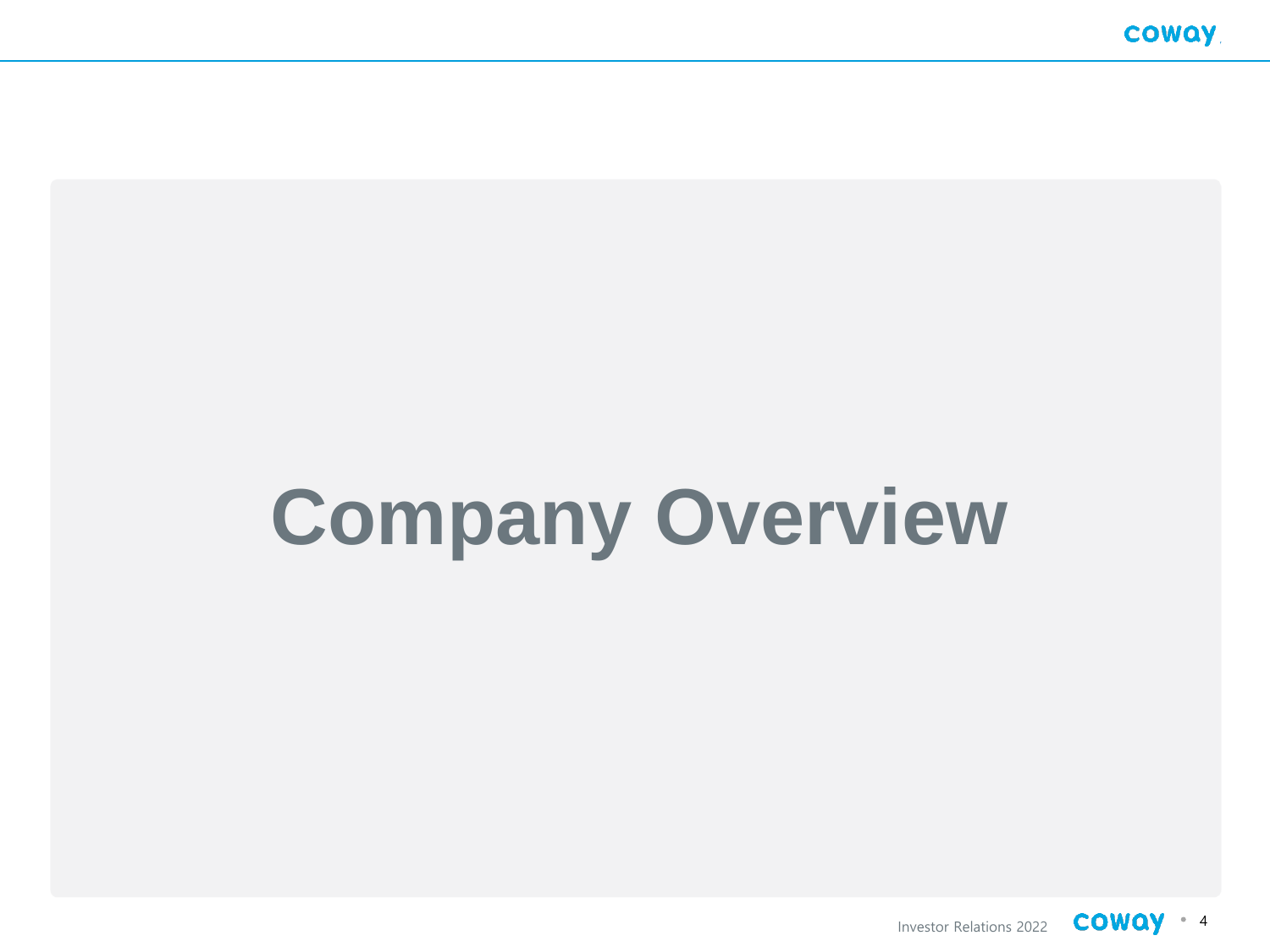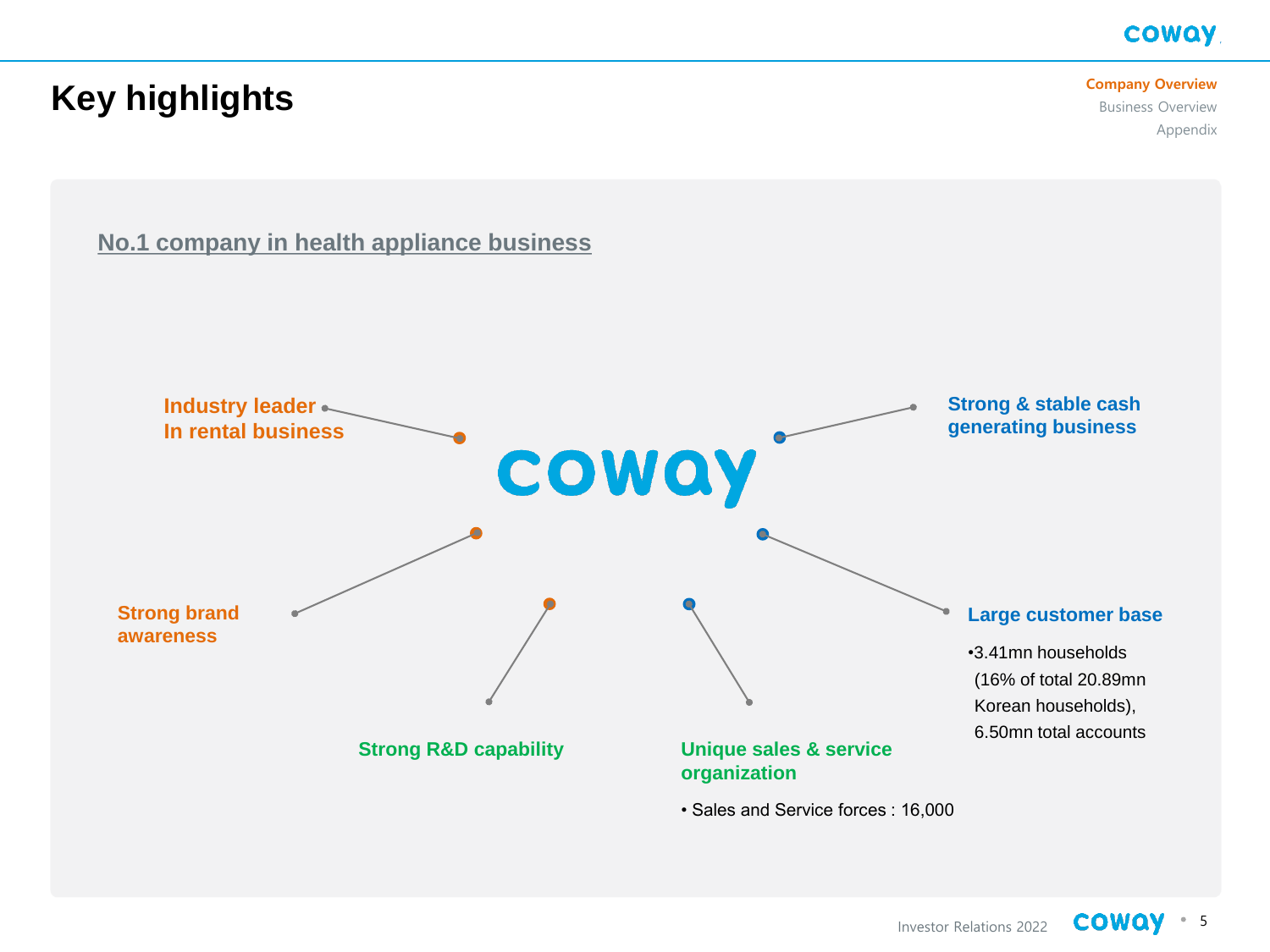#### Company Overview

Business Overview Appendix

**Company Profile**

#### •1989~ Established door-to-door business, R&D center and manufacturing facility

- •1998~ Adopted rental business (Built Cody system)
- •2005~ Relocated R&D center (Seoul National Univ. campus) and established design research center
- •2010~ Expanded overseas and started mattress business
- •2013~ Major shareholder changed form Woongjin holdings to MBK
- •2019~ Major shareholder changed form MBK to Woongjin Thinkbig
- •2020~ Major shareholder changed form Woongjin Thinkbig to Netmarble

#### **Financial reports**

•Revenue : KRW 3,664.3 bn

•Operating profit : KRW 640.2bn (OPM : 17.5%)

•Net income : KRW 466.5 bn



\*2021, K-IFRS, Consolidated base





\* As of December 2021

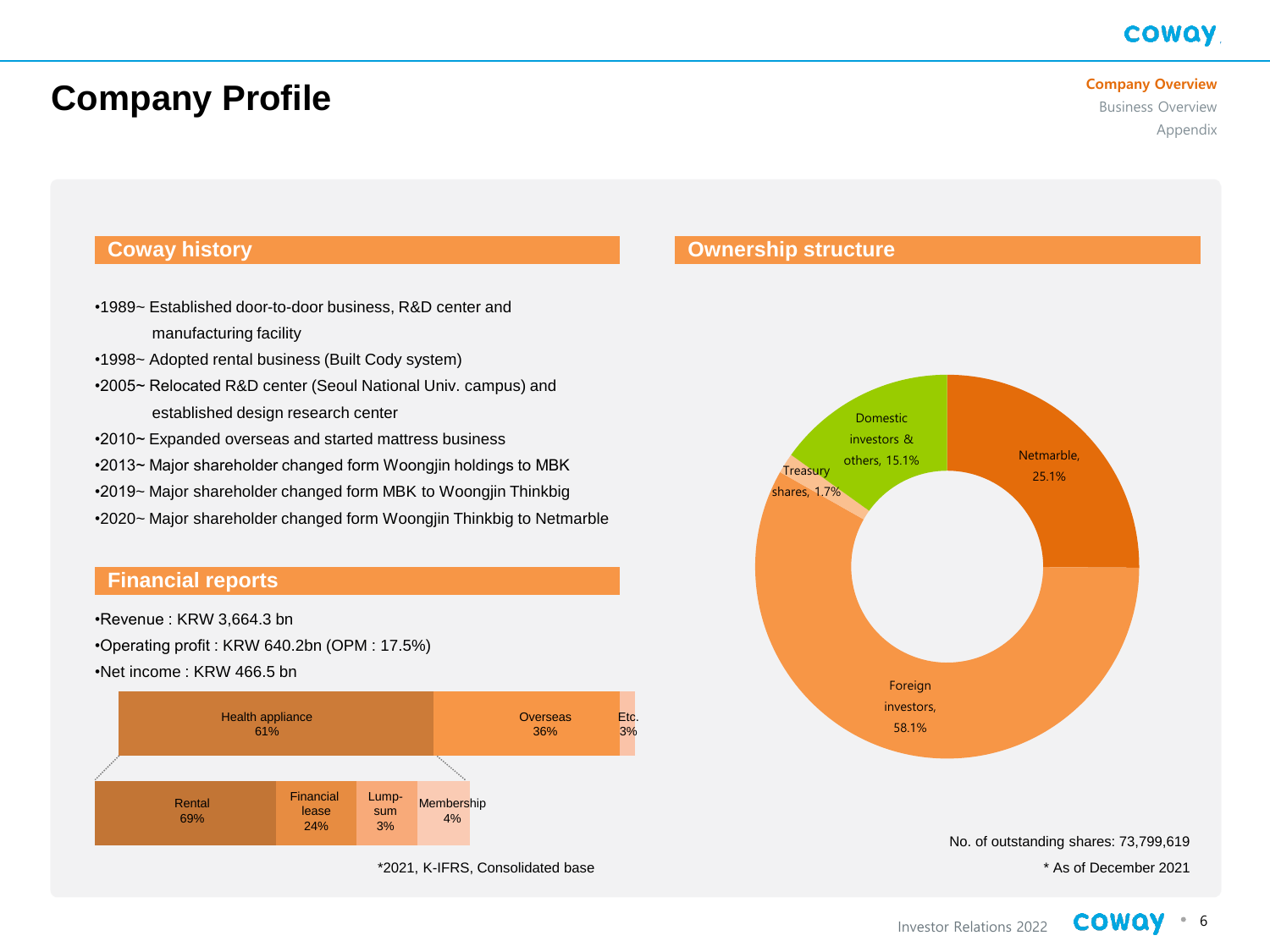# **Business Overview**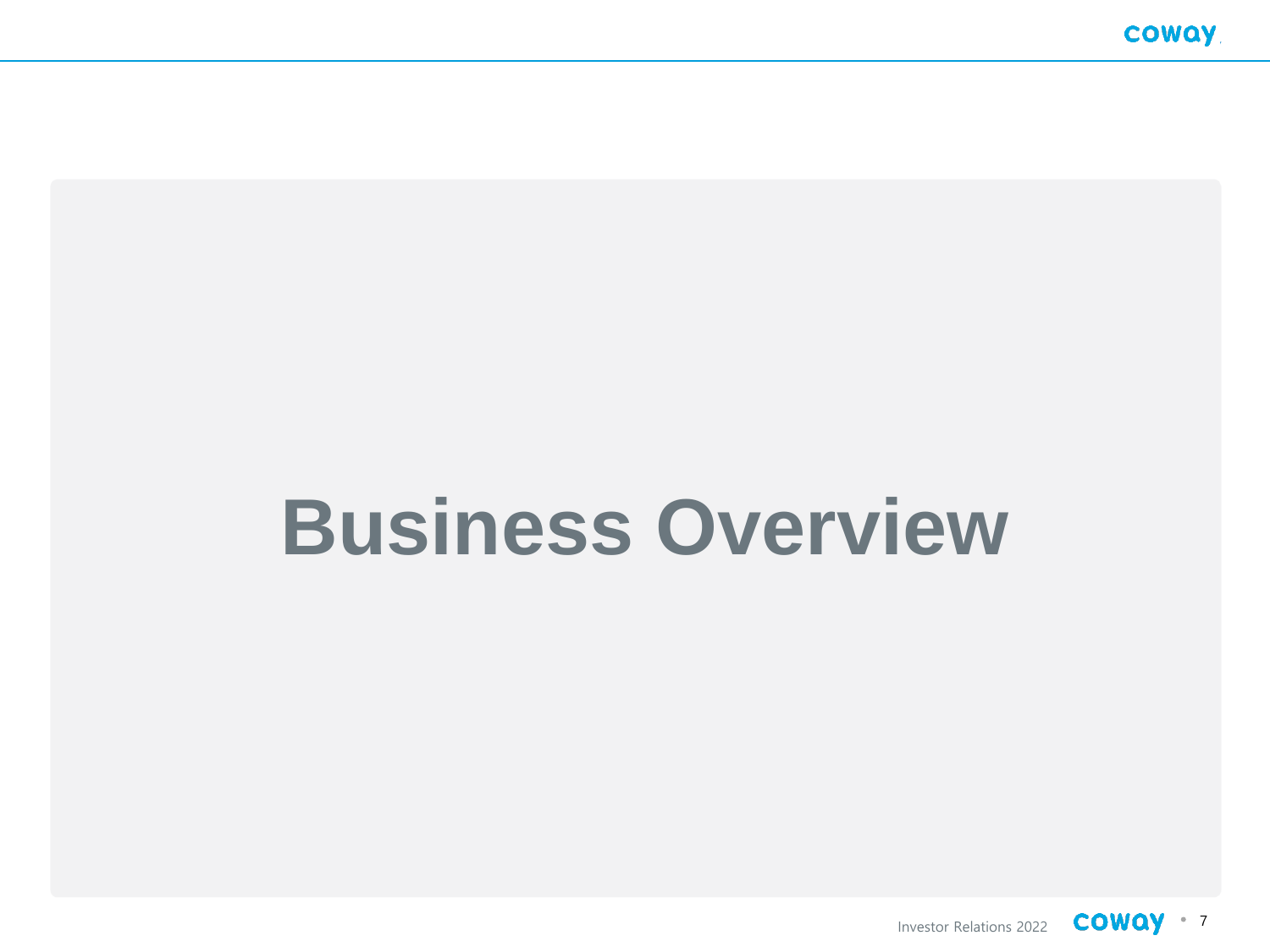Company Overview Business Overview Appendix

#### $00000$ **Health Overseas Etc. appliance KRW 2,245.3bn KRW 1,312.4bn Revenue KRW 106.5bn portion\*** (61%) (36%) (3%) Cosmetic, Water purifier, Air purifier, Bidet, Water purifier, Air purifier, **Product** Water treatment Water softener, Mattress, Bidet, Juicer Clothing purifier CODY<br>Network **CODY** Direct Direct sales Network Direct sales B2B sales **Channel** Retail Home-care Retail Retail / Dealer (Department store/duty-OEM/ODM(Hypermarket/home Professionals free /home shopping/online) shopping/online)

**Business structure**

\*2021, K-IFRS, Consolidated base

Investor Relations 2022 **COWQY** . 8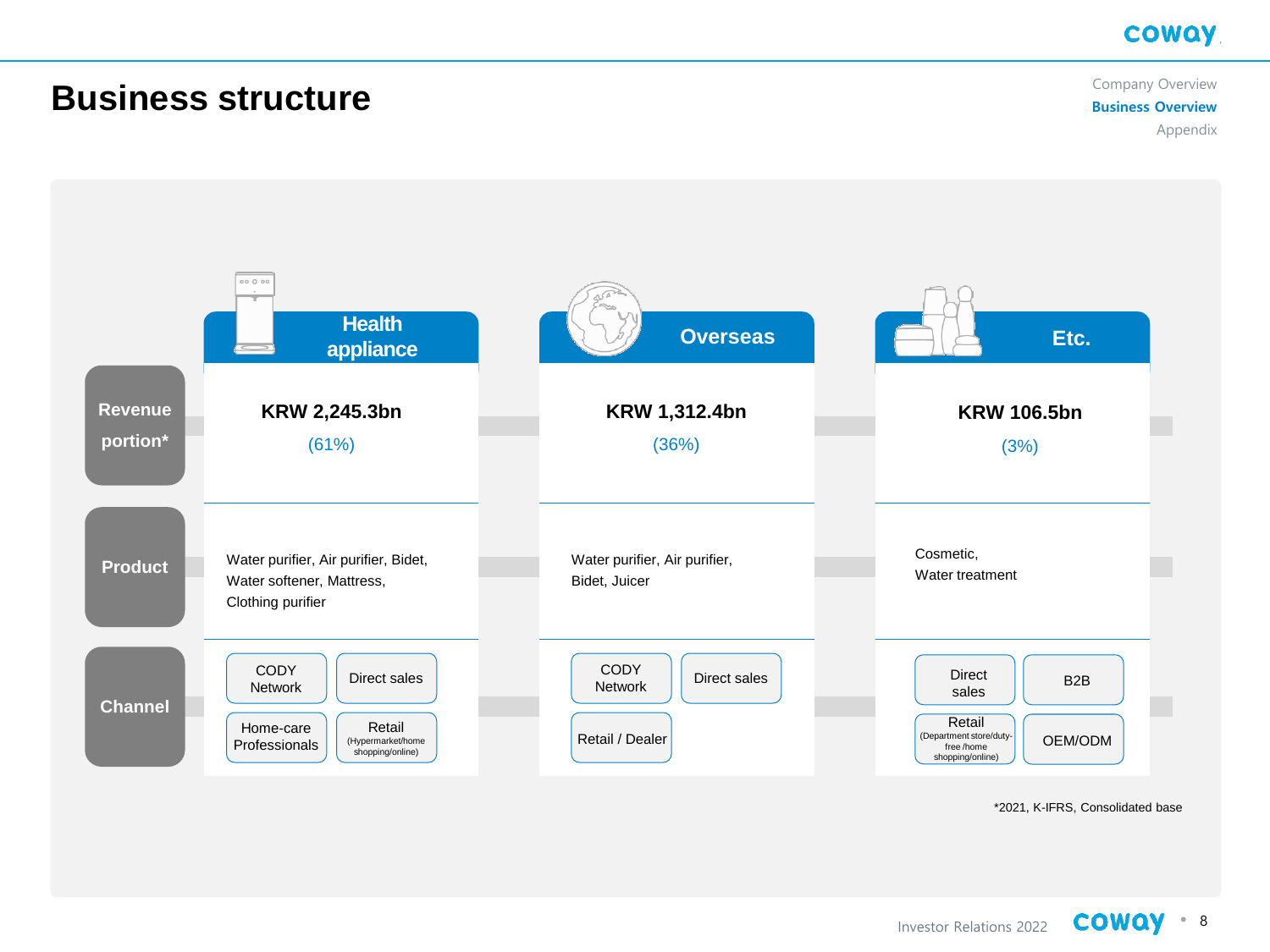# **Health appliance business** - revenue components

Company Overview Business Overview Appendix





\* CHP-7210N Model

\*\*Membership program is a maintenance service for lump-sum sales customers and rental customers whose rental contract has expired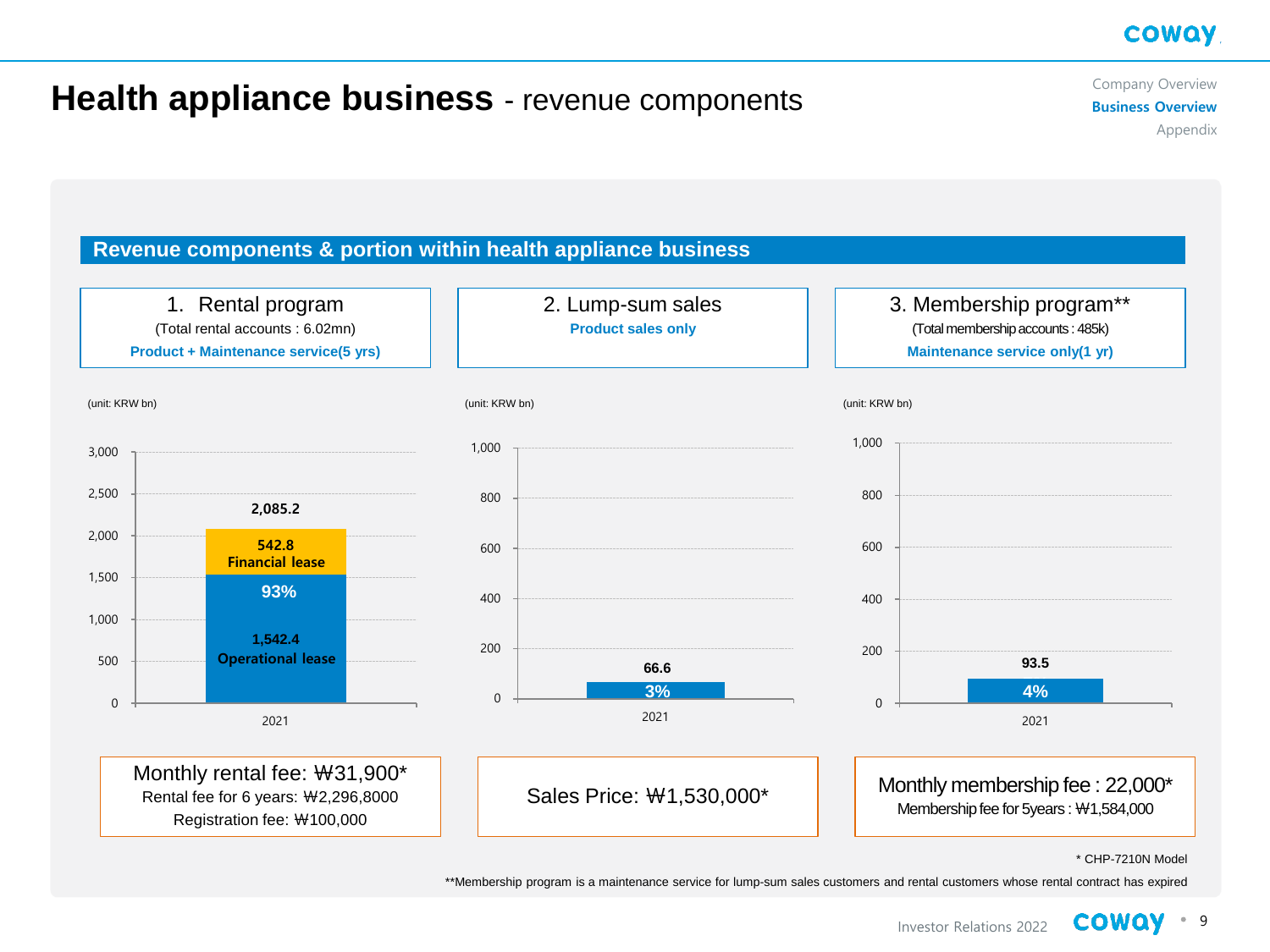Business Overview Appendix

# **Health appliance business**

- Rental business structure and Key index

#### **Details Retention rate** Operational lease : 5 years Financial lease : 5 years ~ 7 years **Maintenance service program** Filter & parts change, cleaning service, etc. Retention rate at maturity: 69% \* As of 2021 Re-rental 48.1% Ownership transfer 30.9% Membership 21.0%



 $\overline{\mathbf{O}}$ 

#### **Service period**

**Contract term**

Every 1/ 2/ 4/ 6 month

\*The service period may vary by product and environment



#### **Minimum rental period**

Operational lease : 3 years Financial lease : 5 years ~ 7 years

#### **PPC (products per customer) trend**



Company Overview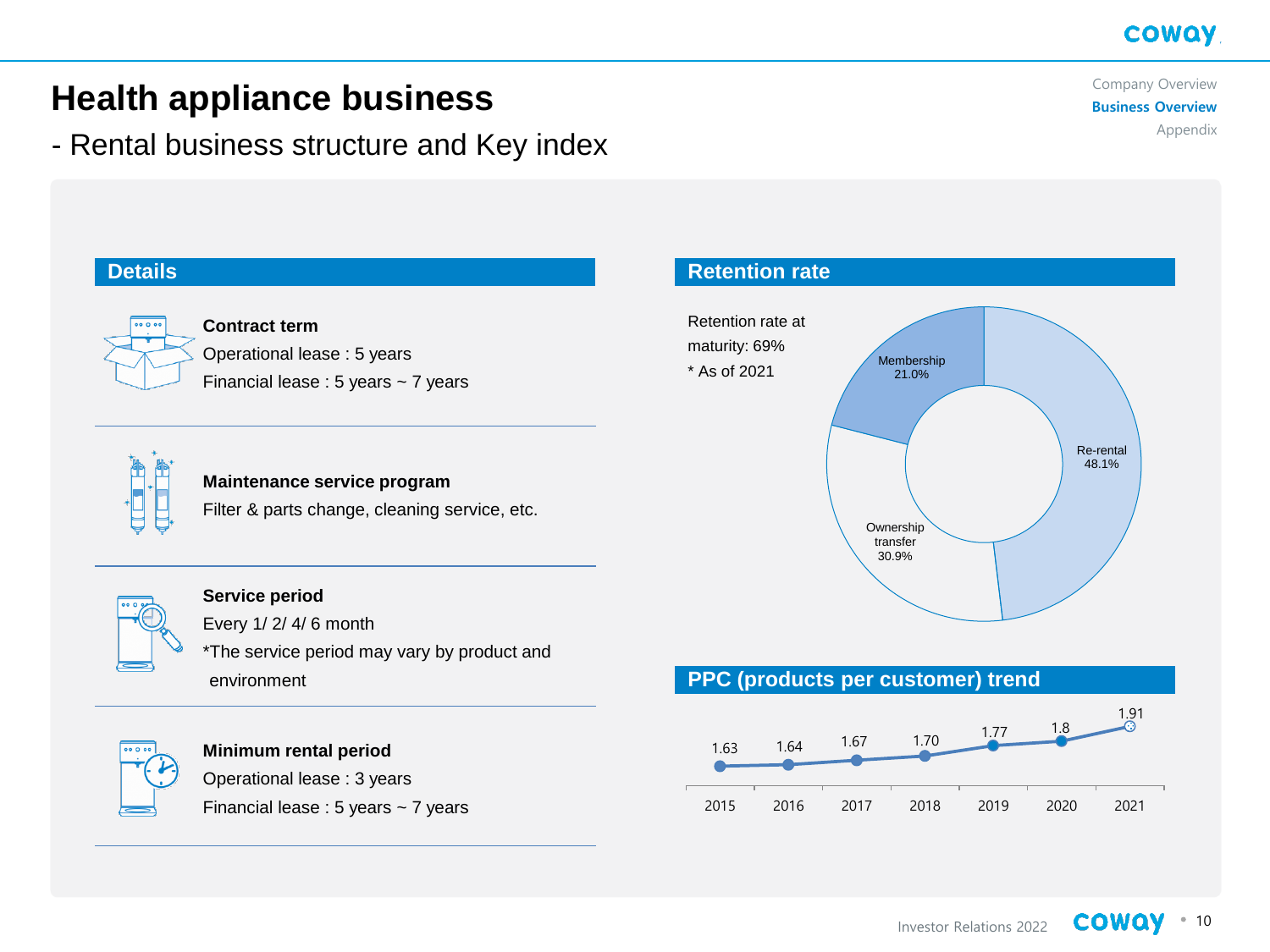Appendix

Company Overview Business Overview

6,018k

**Health appliance business**

- Rental(operational+financial) revenue and rental accounts

**Rental(operational+financial) revenue** (Unit: KRW bn) **Rental accounts** (Unit: accounts) 1,532.0 1,598.0 1,628.8 1,712.8 1,831.0 1,900.6 2,085.2 2015 2016 2017 2018 2019 2020 2021 4,832k 4,849k 4,970k 5,230k 5,688k 5,809k

2015 2016 2017 2018 2019 2020 2021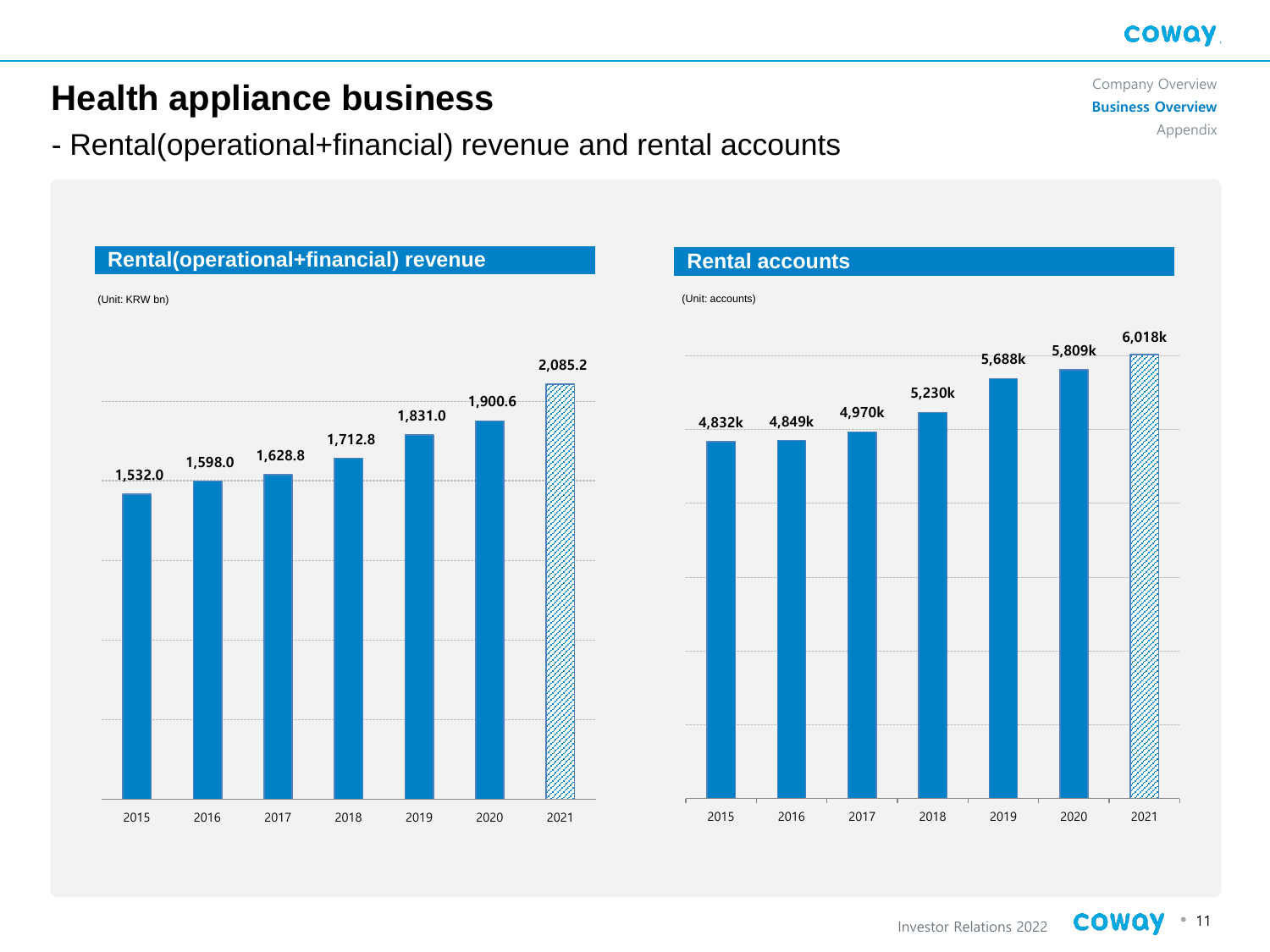# **Health appliance business** - Sales & service platform

Company Overview Business Overview Appendix

- •Cody (Coway lady) Sales & service (Health appliance product) •Direct sales force – Sales only
- •Home-care professionals Sales & service (Home-care product)
- •Service manager Installation & A/S (Health appliance product)

#### ※ **Number of sales & service professionals**



#### **Sales and service organization Competitiveness of Cody network**

#### **•Strong customer relationship**

- Develop new sales + provide maintenance service regularly
- Increase cross selling and decrease cancellation rate by maintaining closer relationship with customers



#### **•Stable income structure**

- Guarantee base service commission by managing 420 accounts



#### **•Minimum service area per Cody**

- High efficiency by covering close area due to scalability
- (Less than 1km<sup>2</sup> per Cody, total accounts 6.02mn)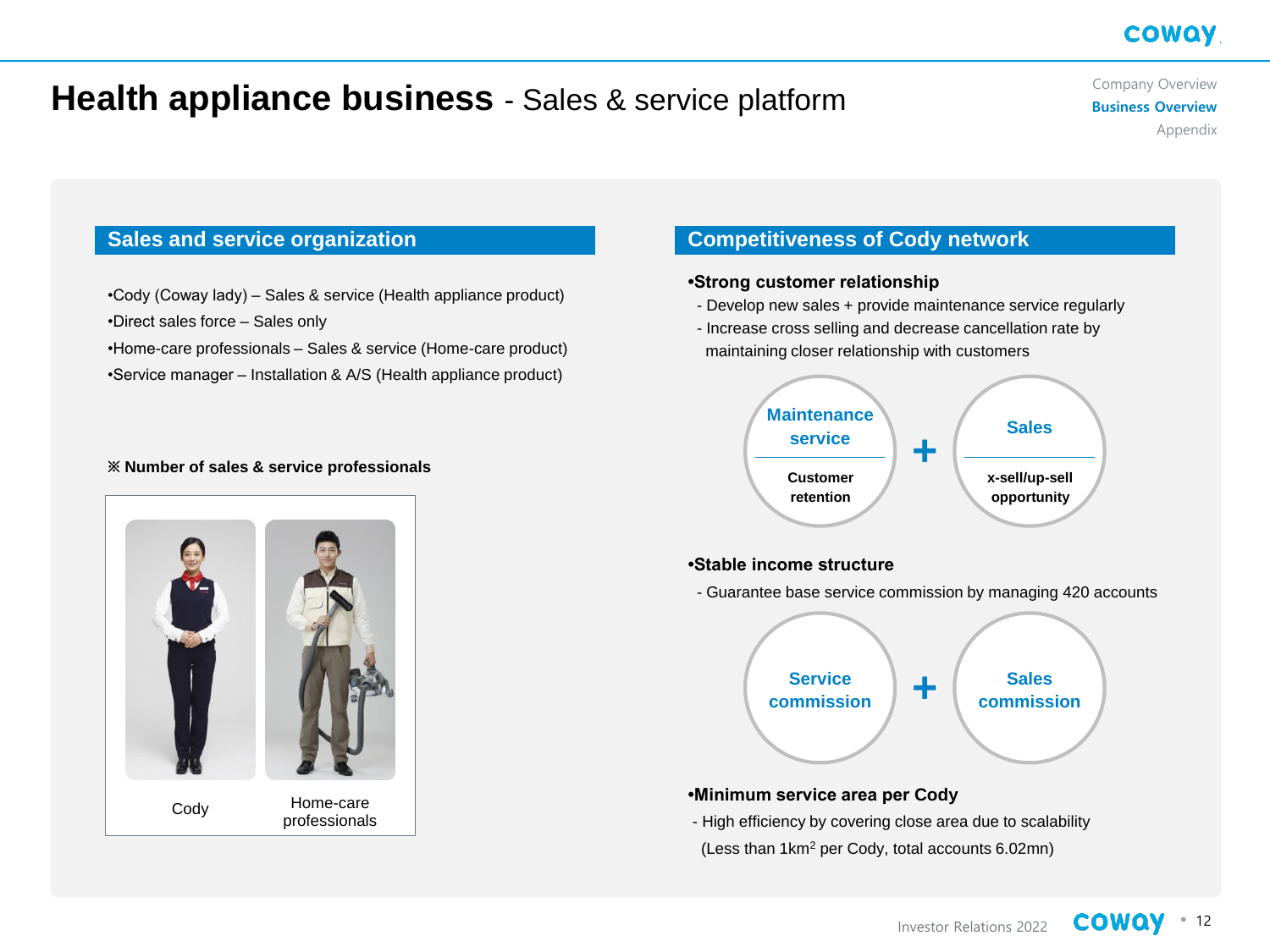Appendix

Company Overview Business Overview

## **Overseas business**

(Unit: KRW bn)

173.9

- Overseas subsidiaries revenue and rental accounts

**Overseas subsidiaries revenue Overseas subsidiaries rental accounts** (Unit: accounts) 222.1 291.3 451.4 647.9 896.1 1,215.1 2015 2016 2017 2018 2019 2020 2021 373k 540k 779k 1,113k 1,508k 1,930k 2,576k 2015 2016 2017 2018 2019 2020 2021

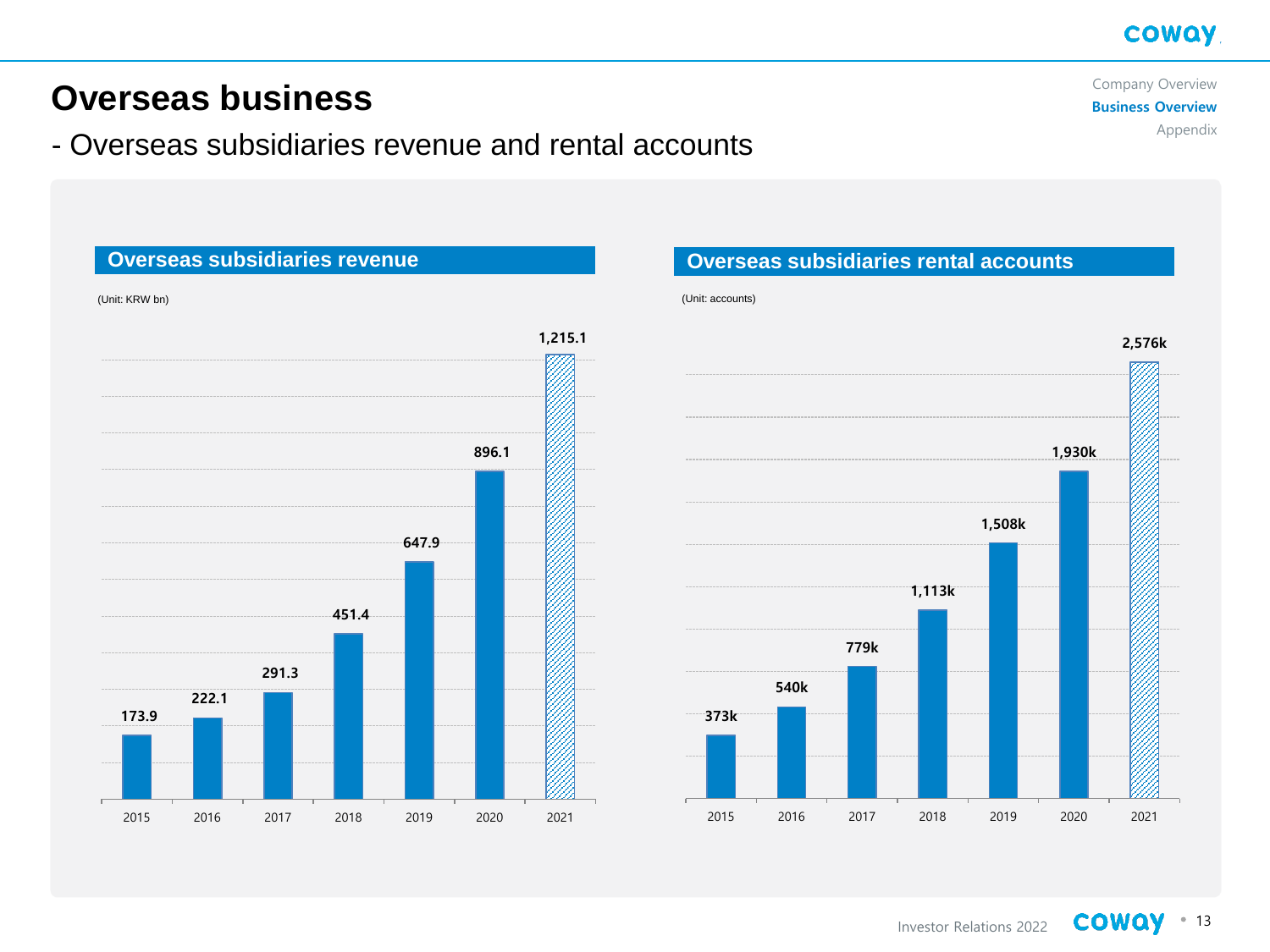# **2021 Revenue & operating profit**

Company Overview Business Overview Appendix

#### **Consolidated base**



1) FY2016 Adj. Revenue: Consolidated KRW 2,444.2 bn (+5.6% YoY), Non-consolidated KRW 2,272.4 bn (+5.1% YoY), excluding revenue reduction of KRW 67.9bn from recall of Ice Water Purifier 2) FY2016 Adj. OP: Consolidated KRW 458.9 bn (-0.9% YoY), Non-consolidated KRW 488.8 bn (+5.6% YoY), excluding reduction of one off cost KRW 120.1bn from recall of Ice Water Purifier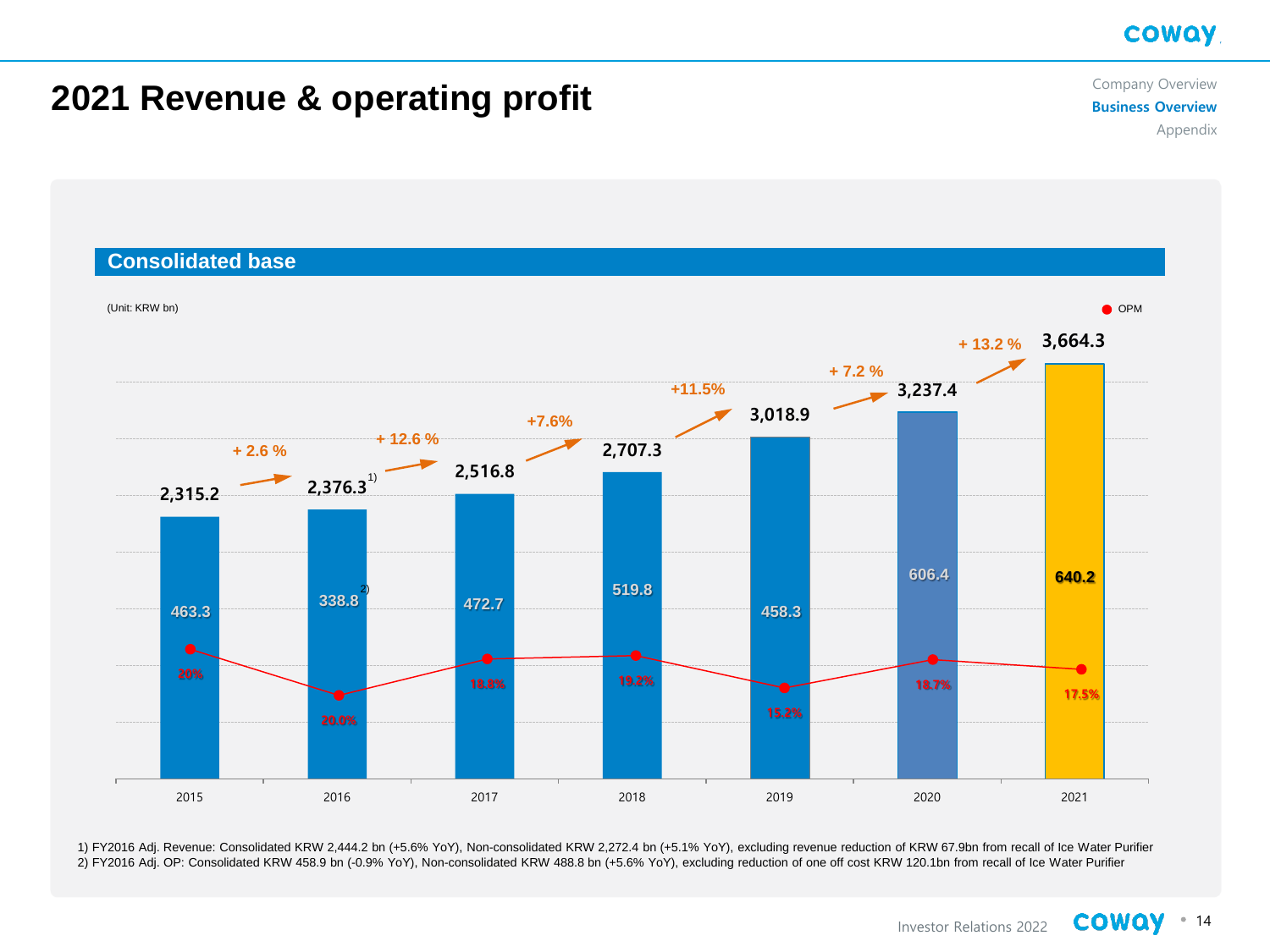# Appendix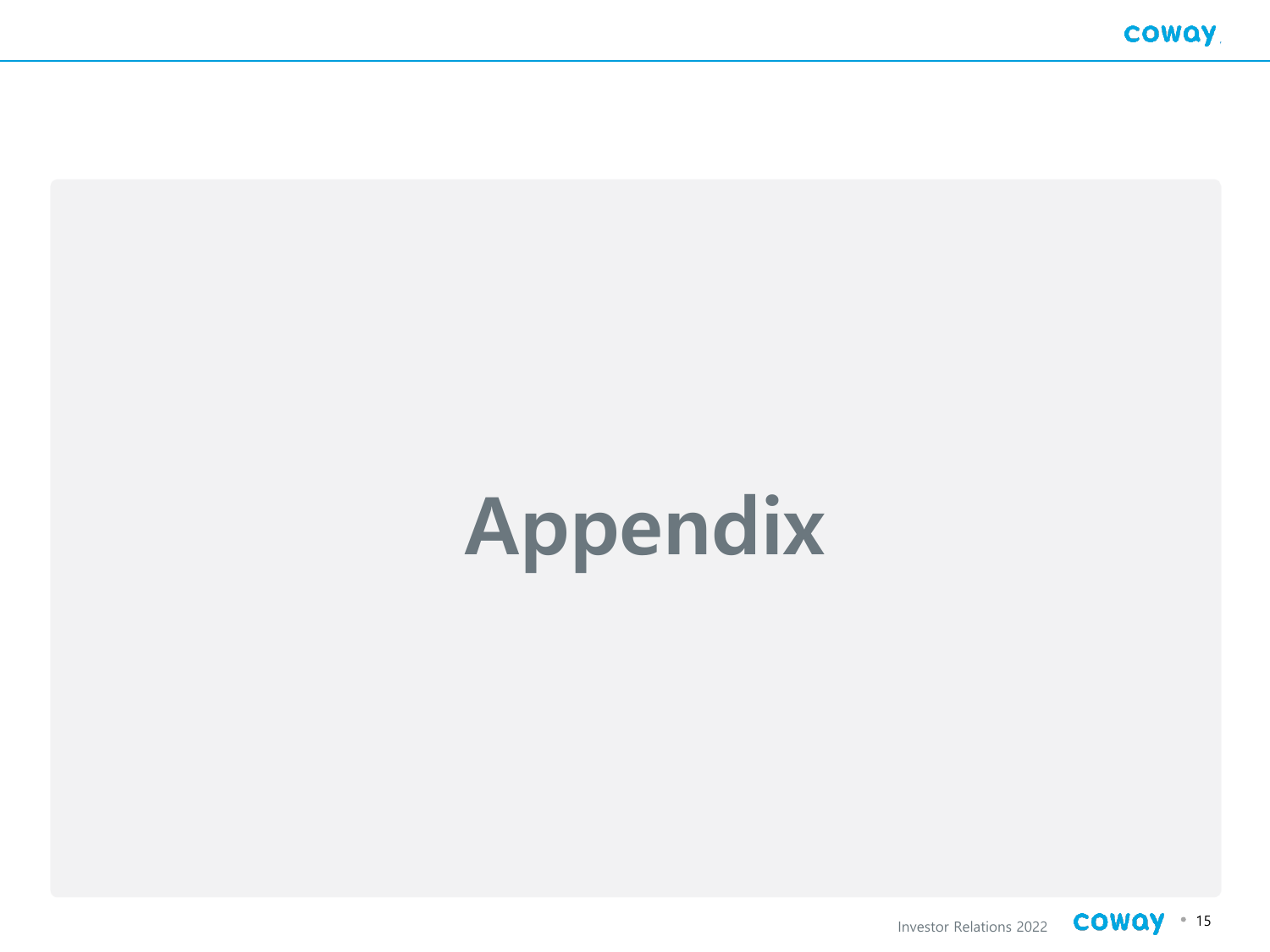Company Overview Business Overview Appendix

# **Income statement (Annual)**

## - K-IFRS, Consolidated base

(Unit: KRW bn)

|                                            | 2019    | 2020    | 2021    |
|--------------------------------------------|---------|---------|---------|
| <b>Sales</b>                               | 3,018.9 | 3,237.4 | 3,664.3 |
| Growth(YoY)                                | 11.5%   | 7.2%    | 13.2%   |
| <b>Cost of Sales</b>                       | 1,010.4 | 1,043.9 | 1,275.3 |
| % of sales                                 | 33.5%   | 32.2%   | 34.8%   |
| <b>Gross Profit</b>                        | 2,008.5 | 2,193.5 | 2,388.9 |
| <b>Gross Profit Margin</b>                 | 66.5%   | 67.8%   | 65.2%   |
| <b>Selling and Administrative Expenses</b> | 1.550.2 | 1.587.1 | 1.748.7 |
| <b>Operating Profit</b>                    | 458.3   | 606.4   | 640.2   |
| <b>Operating Profit Margin</b>             | 15.2%   | 18.7%   | 17.5%   |
| <b>Income Tax</b>                          | 119.2   | 135.7   | 193.1   |
| <b>Net Profit</b>                          | 332.2   | 404.7   | 465.5   |
| <b>Net Profit Margin</b>                   | 11.0%   | 12.5%   | 12.7%   |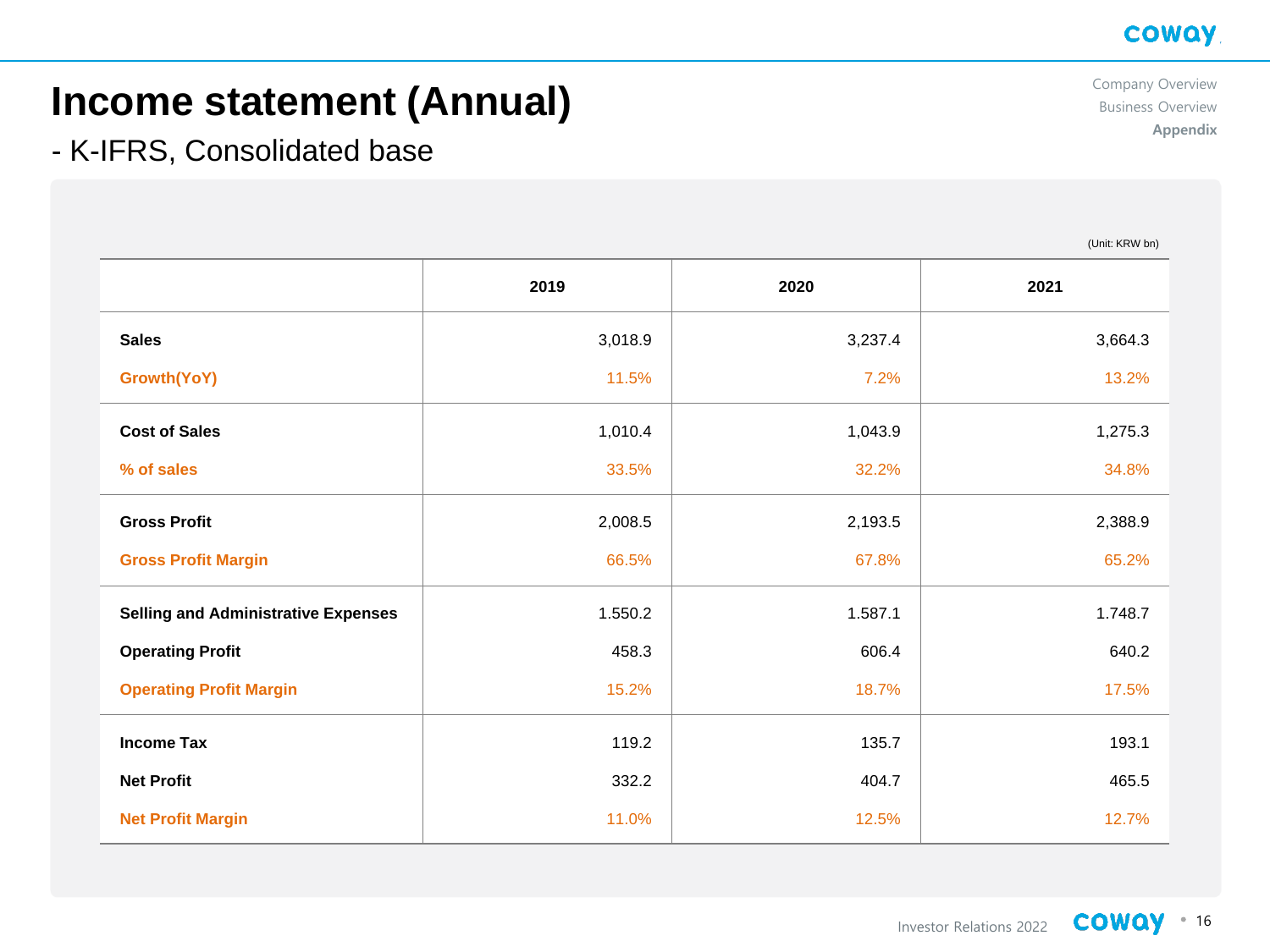Company Overview Business Overview Appendix

# **Balance sheet**

- K-IFRS, Consolidated base

(Unit: KRW bn)

|                                             | Dec. 2020 | Dec. 2021 |
|---------------------------------------------|-----------|-----------|
| Cash and cash equivalents                   | 115.8     | 73.1      |
| Account receivable                          | 362.4     | 290.8     |
| Financial lease Account receivable          | 261.9     | 478.3     |
| Inventories                                 | 134.0     | 233.2     |
| <b>Current Assets</b>                       | 896.9     | 1,104.7   |
| <b>Fixed assets</b>                         | 1,225.1   | 1,159.9   |
| Intangible assets                           | 140.4     | 182.9     |
| <b>Non-current Assets</b>                   | 2,132.2   | 2,690.9   |
| <b>Assets</b>                               | 3,029.0   | 3,795.6   |
| Short-term borrowings                       | 700.1     | 386.8     |
| Current portion of bonds                    |           | 0.9       |
| Current portion of long-term borrowings     | 0.5       | 0.6       |
| <b>Current Liabilities</b>                  | 1,417.3   | 1,417.3   |
| Long-term borrowings                        | 9.4       | 37.4      |
| Corporate bond                              |           | 419.0     |
| <b>Non-current Liabilities</b>              | 121.7     | 599.7     |
| <b>Liabilities</b>                          | 1,539.0   | 1,891.1   |
| <b>Shareholders' equity</b>                 | 1,490.0   | 1,904.4   |
| <b>Liabilities and Shareholders' equity</b> | 3,029.0   | 3,795.6   |